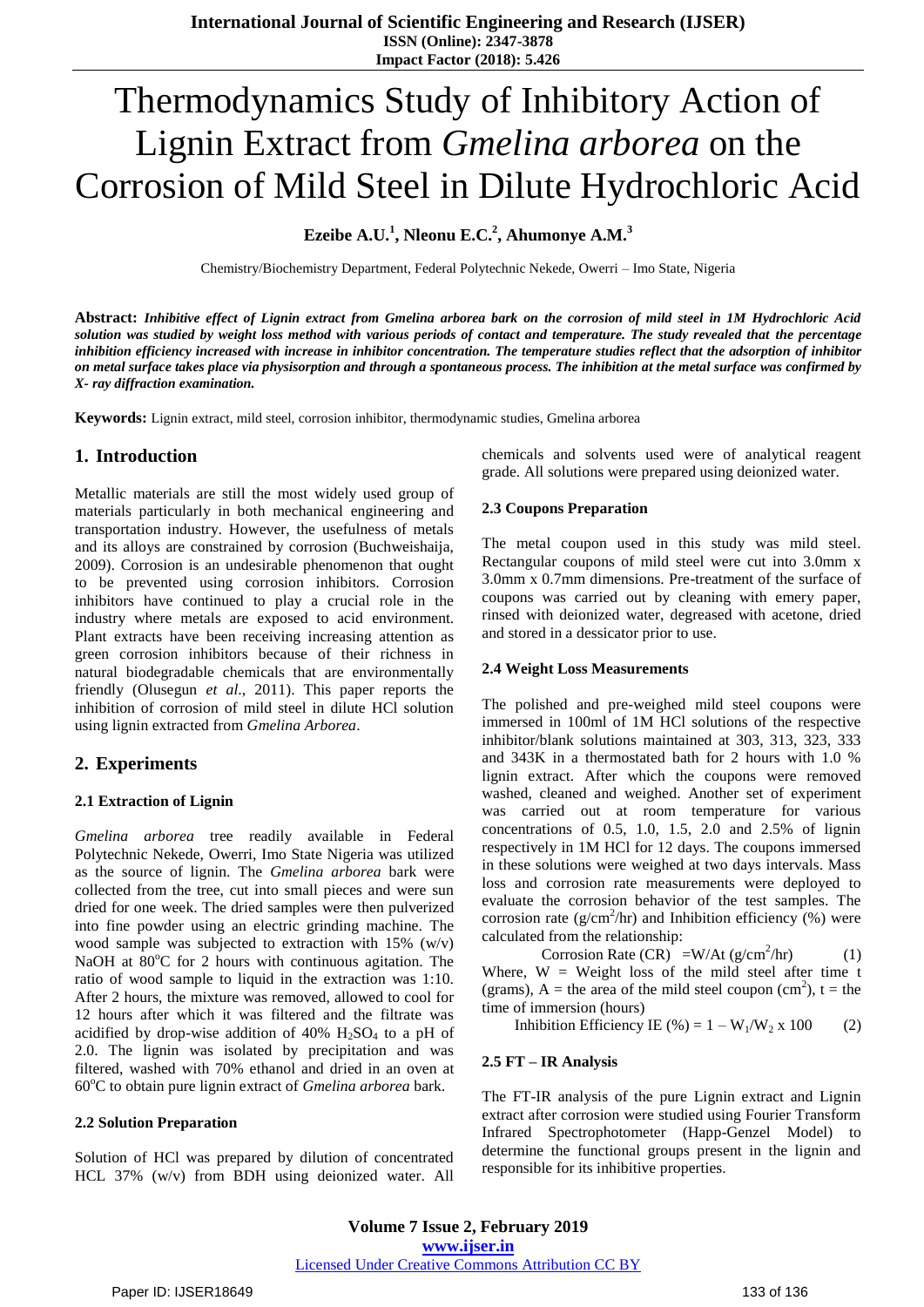## **2.6 XRD Analysis**

X-ray diffraction (XRD) analysis was carried out on the pure mild steel, mild steel with inhibition (inhibitor) and mild steel without inhibition (blank) for phase identification of the mild steel.

# **3. Results and Discussion**

**3.1 Effect of Concentration on Inhibition Efficiency and Corrosion Rate of Lignin Extract on Mild Steel**



**Figure 1:** Variation of inhibition efficiency with exposure time for corrosion of mild steel in 1M HCl



**Figure 2:** Variation of corrosion rate with exposure time for corrosion of mild steel in 1M HCl

The variation of inhibition efficiency and corrosion rate of mild steel in 1M HCl in the absence and presence of various concentrations of lignin extract of *Gmelina arborea* bark for 2days, 4days, 6days, 8days, 10days and 12days are shown in figure 1 and 2. The result showed that the corrosion rate of mild steel in 1M HCl decreases with increase in the concentration of the extract at all days, indicating that the lignin extract of *Gmelina arborea* bark inhibited the corrosion of mild steel in 1M HCl. Similar results have been obtained by other researchers using lignin extract (Alaneme and Olusegun, 2012) and (Altwaiq *et al*., 2011). The inhibition efficiency of the lignin extracts on the mild steel increases with increase in concentration of the extract. The inhibitive effect of the lignin extract is attributed to the presence of some functional groups in the extract as revealed by the Infrared Spectrophotometer result as shown in Figure 5.

# **3.2 Effect of Temperature on Corrosion Rate**

The stability and mechanism of adsorption of the lignin extract on the mild steel surface was studied by evaluating the variation of corrosion rate and inhibition efficiency with temperature (303- 343K) (Figure 3 and 4).







**Figure 4:** Variation of inhibition efficiency with temperature for corrosion of mild steel in 1M HCl

It is observed in figure 4 that the inhibition efficiency of lignin extracts reached equilibrium of  $97.50\%$  at  $60^{\circ}$ C and decreased to 81.80% at  $70^{\circ}$ C which shows the tendency for partial desorption of the inhibitor from metal surface. However, inhibition efficiency of the lignin extract ranged between 13.60% - 97.50% for the temperature range as shown in the diagram.

# **3.3 Analysis of FT-IR Spectra**



**Figure 5:** IR spectrum of pure lignin extract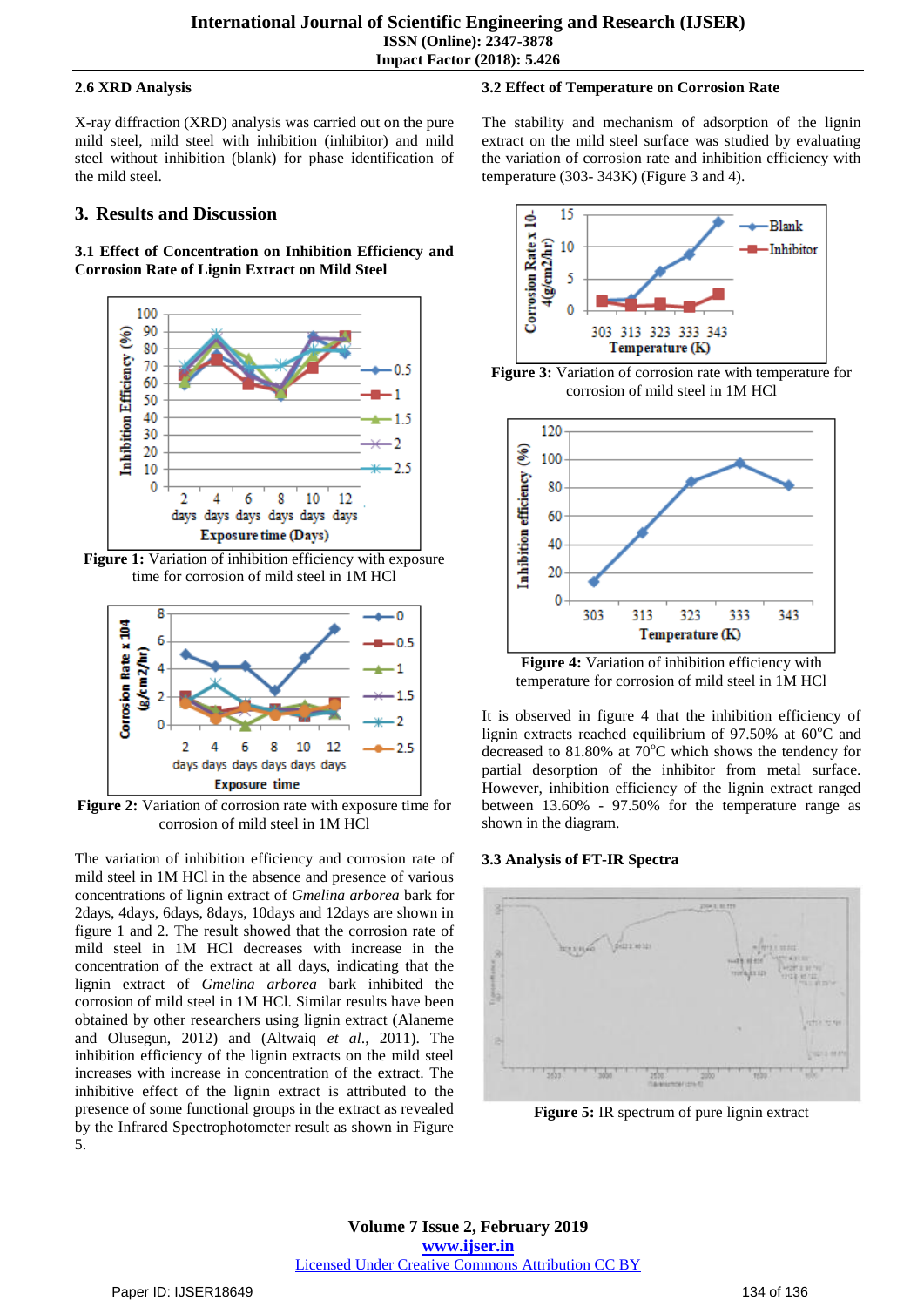

**Figure 6:** IR spectrum of lignin extract after corrosion

FT-IR spectra of pure lignin and lignin extract after corrosion is given in figure 5 and 6. The OH stretch of alcohol frequency decreased from  $3376.3 \text{cm}^{-1}$  to  $3268.9 \text{cm}^{-1}$ , frequency of C-O stretching of ester also decreased from 1267.3cm<sup>-1</sup> to 1233.7cm<sup>-1</sup>. C-H stretching frequency of methylene group increased from  $2922 \text{cm}^{-1}$  to  $2926 \text{cm}^{-1}$ , 1449.9cm<sup>-1</sup> C-H stretch of  $CH_3$  group increased to 1457.4cm<sup>-1</sup> and N-H bending of primary amine increased from  $1606.6$ cm<sup>-1</sup> to  $1610.2$ cm<sup>-1</sup>.

The band due to conjugated triple bond of  $C=C$  stretching at 2094cm<sup>-1</sup> and C-O stretching of phenol at 1072.6cm<sup>-1</sup> did not appear in IR spectrum of lignin after corrosion which may have been used in the formation of a metal-organic adsorption on the surface of the mild steel. These shifts in frequencies suggest that there is interaction between the metal and the inhibitor (Petchiammal *et al*., 2013). The changes in the FT-IR spectrum of the lignin extract after corrosion study are significant. The increase in frequencies after corrosion indicates formation of  $\text{Fe}^{2+}$  - lignin extract complex on the metal surface due to interaction of  $Fe<sup>2+</sup>$ formed on the anodic sites of the metal surface (Sribharathy *et al*., 2013). The adsorption of the extract can also be attributed to displacement of water molecules on the surface of the metal.

### **3.4 X-ray Diffraction Analysis (XRD)**



**Figure 7:** XRD of mild steel after corrosion without inhibitor



**Figure 8:** XRD of mild steel after corrosion with inhibitor

The XRD diffractogram of polished surface of mild steel exposed in 1M HCl solution in absence and presence of 1% lignin extract are shown in figure 7 and 8. In comparism of XRD diffractogram in the peak intensity of the polished mild steel obtained, the diffractogram exhibited high intensity interference on the mild steel in absence of inhibitor in 1M HCl. These explain the fact that the surface was already undergoing a localized attack, whereas there was low intensity interference on the surface of mild steel in the presence of inhibitor. This result confirms that lignin extract inhibited corrosion of mild steel through adsorption of the inhibition molecules on the metal surface.

#### **3.5 Thermodynamic and Adsorption Studies**

The adsorption characteristics of lignin extract were studied by fitting data obtained for the degree of surface coverage of the inhibitor into Langmuir adsorption isotherm. The test revealed that the adsorption characteristics of the inhibitor fitted Langmuir adsorption isotherm. Langmuir isotherm plot of log  $(C/\theta)$  against log C was linear with the intercept equal to -logK<sub>ads</sub> for the extract. The estimated values for  $K_{ads}$  and  $R^2$  are 1.55 and 0.867 respectively. The high adsorption equilibrium constant  $K_{ads}$  and correlation coefficient  $R^2$  show that the mechanism of corrosion inhibition is due to the formation and maintenance of a protective film on the metal surface and that the additive covers both the anodic and cathodic sites through uniform adsorption (Wabanne and Okafor, 2001).

The equilibrium adsorption constant of adsorption obtained from the intercept of the Langmuir adsorption isotherm is related to the standard free energy of adsorption according to the equation 3.

$$
\Delta G_{ads}^0 = -2.303RT \log (55.5 K_{ads})
$$
 (3)

Where  $R$  is the gas constant,  $T$  is the temperature and  $K$  is the equilibrium constant of adsorption.

Calculated values of the free energy are presented in Table. From the results obtained, the free energies are negative and less than the threshold value of - 40kJ/mol required for the mechanism of chemical adsorption. Generally, values of  $\Delta G^0_{ads}$  between 0 and – 20kJ/mol are consistent with electrostatic interaction between charged molecules and charged metal which indicates, the adsorption of lignin extract on mild steel surface is spontaneous with a mechanism of physisorption ( Olasehinde *et al*., 2012 and Siaka *et al*, 2012) and the adsorbed layer was stable (Petchiammal *et al*., 2013).